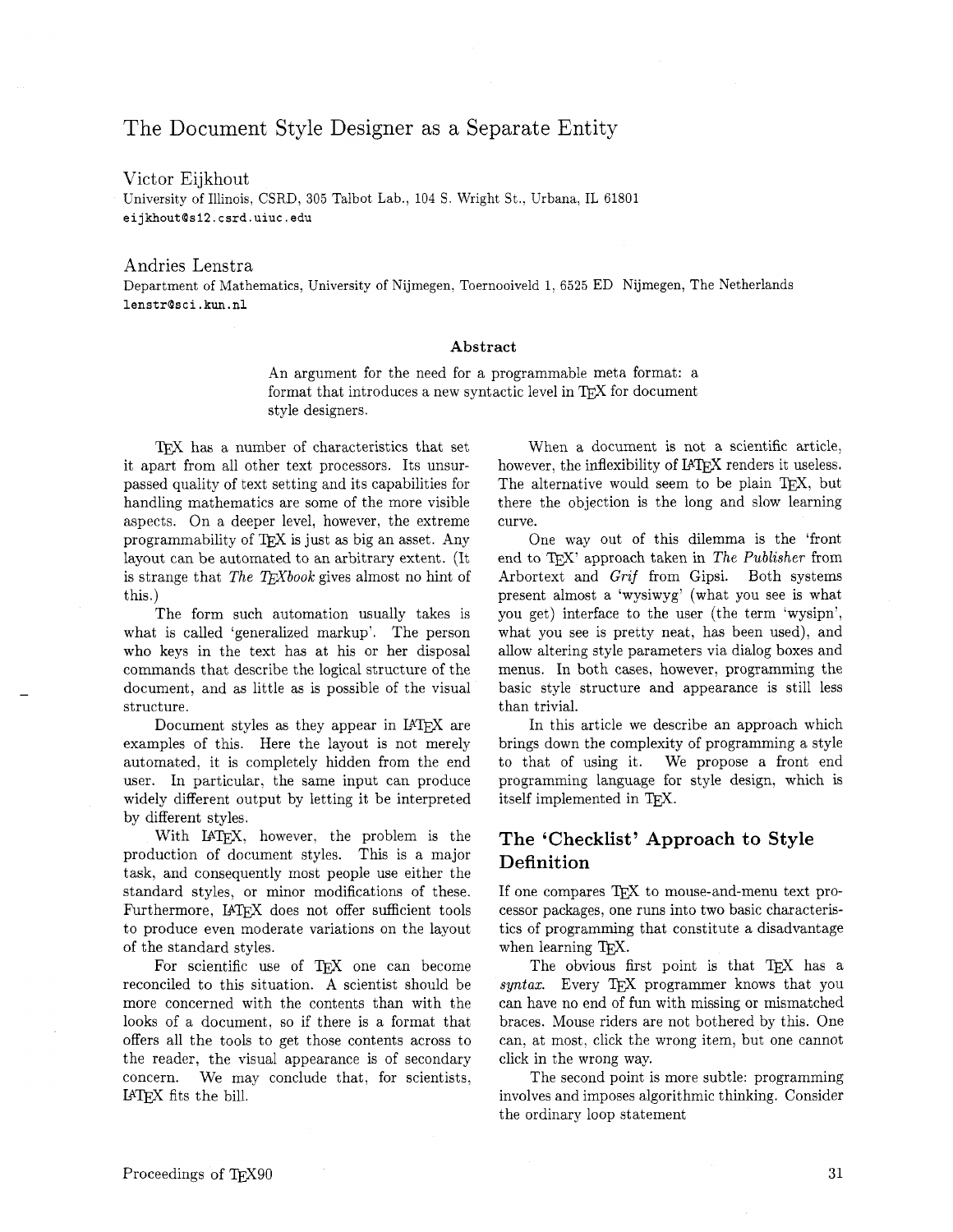Victor Eijkhout

#### **for** \$i\$:=\$:\$ **to \$n\$**

In many cases, all that is meant is

### **for all \$i\$ between** \$I\$ **and \$n\$ inclusive**

Thus, the syntactic formulation contains a sequentiality that may semantically not be present. Similarly, the statements in a macro definition are sequentially ordered, even when the corresponding actions are in no such relation.

But even when actions are sequentially ordered, it should not always be necessary for a style designer to specify them in that same order. For instance, in the design of a list environment the amounts of white space above and below the list, and the amount of indentation of the list, should be specifiable in any order, even though they correspond to sequentially ordered actions. Also, the decision whether or not to break a page above a certain type of heading should be specifiable at any point in the definition.

Such actions do not really correspond to design decisions, rather they are the specific incarnations of general parameters and switches. Thus. it would be a valid approach to style design to offer the person implementing the style a small number of basic constructs (these could for instance be headings, lists, and page layouts), each of which has a 'checklist' of parameters and switches controlling the final layout.

Abandoning sequentiality, and making most specifications optional with default values, is then a sensible way to facilitate TEX programming. An implementation of these demands could take the form of lists of keyword-value pairs. Such lists can be presented in extremely simple syntax, and as matching is performed by keyword instead of by position, such an approach would meet some of the criticism of algorithmic specification above.

As an example, the layout of unnumbered section headings could be given in Lisp 'property list' syntax as.

```
\defineheading:section
```
**(white-above 6pt plus 2pt minus lpt) (white-below 6pt plus 2pt minus lpt) (caption (size 12pt) (style bold) (shape ragged-right))** 

but any other syntax is just as valid. It is advisable, however, to steer clear of the idiosyncrasies of the pure T<sub>F</sub>X syntax.

### **Metaformats**

Checklists may capture a large part of the variation in basic constructs, but for any set of parameters there will be a layout that eludes classification in terms of these parameters. Thus, it seems inevitable that a style implementer needs to do some programming. However, it is possible to make a very smooth transition between marking a checklist and programming macros. For this, we need the distinction between formats and 'metaformats'.

Let us denote by the term 'format' any collection of macros that gives the end user commands of a higher level than those of pure TEX. By 'metaformat,' we will mean a format such that the commands for the end user are in majority not defined in the format. Metaformats offer the tools with which a style implementer constructs the commands for the end user.

In a restricted sense, the IATFX format is a metaformat. A good example here is the **\Qstart**section macro, which is basic to IAT<sub>E</sub>X, and in terms of which commands like **\section** are defined in the style files. The parameters of this command are mainly numeric parameters determining the layout. One parameter functions as a switch.

As another example, the **\list** command, which is the basis for various environments in LAT<sub>F</sub>X, offers the style designer the possibility for programmable extension. Such extensions are specified by passing a piece of  $T_{F}X$  code as the second parameter, that is, IATFX does not really provide the style implementer with a separate syntactic level.

Calling IAT<sub>F</sub>X a 'parameterized metaformat,' we can also envision 'programmable metaformats.' There is no objection against implementing a new programming language in TEX which would be easier to learn and to use.

The challenge is then to find primitives that allow formulation in a simple syntax and that are sufficiently powerful for producing a wide range of layouts.

### **By any other name** . . .

One choice for the primitives of a metaformat is immediately clear: the boxes and glue of  $T_{\rm E}X$  itself. Any TFX programmer knows that you can do all typesetting with boxes and glue, so why not give them to a style designer? The problem of course is how to simplify their decIaration. It is here that the writer of the metaformat takes certain decisions.

Consider, as an example, section headings such as they appear in the IATFX article style. These

**1. Section title 1.1 Subsection title** 

take the form (but not the implementation) of two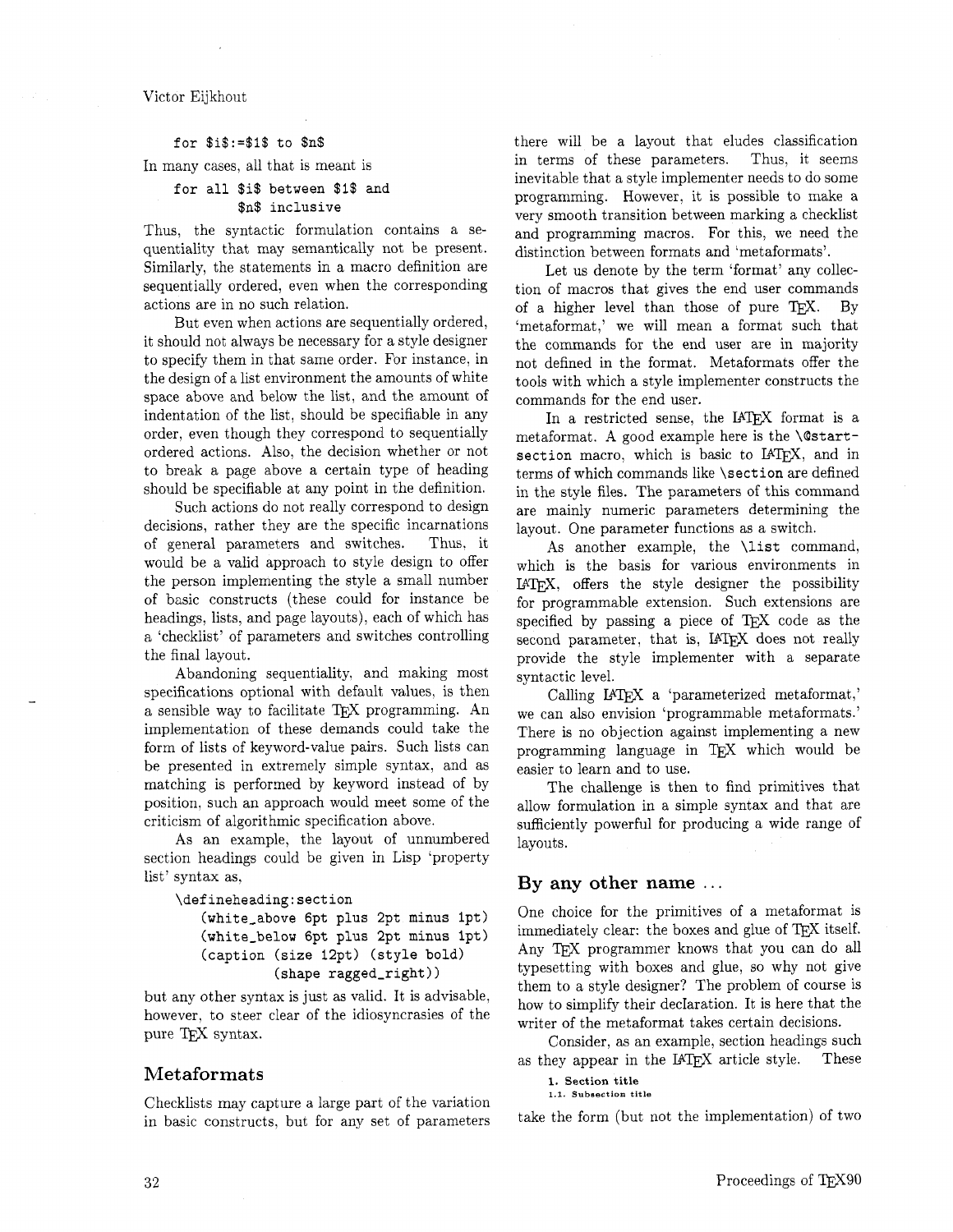boxes on the same line: one containing the number, the other containing the text. Also the headings of the 'artikel' style can be described thus. But the

**1. Section title 1.1. Subsection title** 

box of the number then has a prescribed width. In both cases, however, the sum of the width is the text width. We can therefore imagine that these two layouts were specified as

```
\defineheading:section 
    (inline 
        ((value sectionnumber) 
        (spaces 2)) 
        (title))
```
for the standard IATFX heading, and

```
\defineheading:section 
    (inline 
       ((value sectionnumber) 
         (FillUpTo labelwidth)) 
       (title))
```
Here the metacommand 'inline' is just an **\hbox to \hsize** in disguise. It takes all boxes and sets them at natural or specified width. and the width of the box containing the actual heading is calculated to fill the remainder of the text width.

Headlines and footlines provide a nice example of how a programmable metaformat can make intelligent use of T $FX$ 's glue. Like section headings, footlines are a disguised **\hbox to \hsize. A** footline with just a left aligned page number can be specified like

```
(footline (value pagenumber))
```
where the format supplies a trailing **\hfil** to prevent an underfull box. Cases where the number should be right aligned can be specified as

## **(f ootline (whitespace f illerup) (value pagenumber))**

where the 'whitespace' is an **\hf ill.** squashing the trailing **\hf il** at the end of the line.

A syntax and instruction set, such as sketched in these examples, tax the programming capabilities of the format designer, but not those of the style designer. In effect, the format designer implements a new programming language on top of TFX with a simple syntax. a small instruction set, and at the same time, sufficient generality to produce a wide range of layouts.

Obviously, a smaller instruction set makes learning the format easier. Another advantage is less immediately clear: it reduces the chance of errors. More compact instructions will likely have a more defined function: so on the one hand the The Document Style Designer as a Separate Entity

style implementer need not specify those actions that must be taken anyway, and on the other hand the format can perform some consistency checking on the intentions of its user.

## **Conclusion**

We have argued the need for a 'programmable metaformat:' a format that introduces a new syntactic level in TFX for document style designers. Such a level should probably have a different syntax from pure TFX, and it should contain a relatively small instruction set in which the actual user macros are written. We have indicated that elements of such a format can, to a large extent, be captured in 'checklists.' Others can take the form of intelligently disguised TEX primitives. We believe that a format incorporating these principles is possible, and that it can be taught to people with little knowledge of<br>TEX.

As an illustration of these ideas we present the style definition of this article in the 'Lollipop' format.

# **Example**

The following piece of code is the style definition for this article given in the 'Lollipop' format.

```
\typeface : Computer 
\fontsize:lO \fontstyle:roman 
%declare \parindent 
\distance:indentation=20pt 
%white space around text elements 
\distance:whiteline=6pt plus 2pt 
         minus 2pt 
\distance:leadingwhite=whiteline 
\distance:trailingwite=Opt 
%lots of defaults used here 
\defineheading:section 
         fontsty1e:bold stop 
%very simple page layout 
\definelayout:twocolumn 
    height:22.5cm width:l6.5cm 
    band: start column 
         whitespace:0.6cm 
         column 
         band : end 
    stop 
\twocolumn %install output routine
```

```
%paragraph shape
```